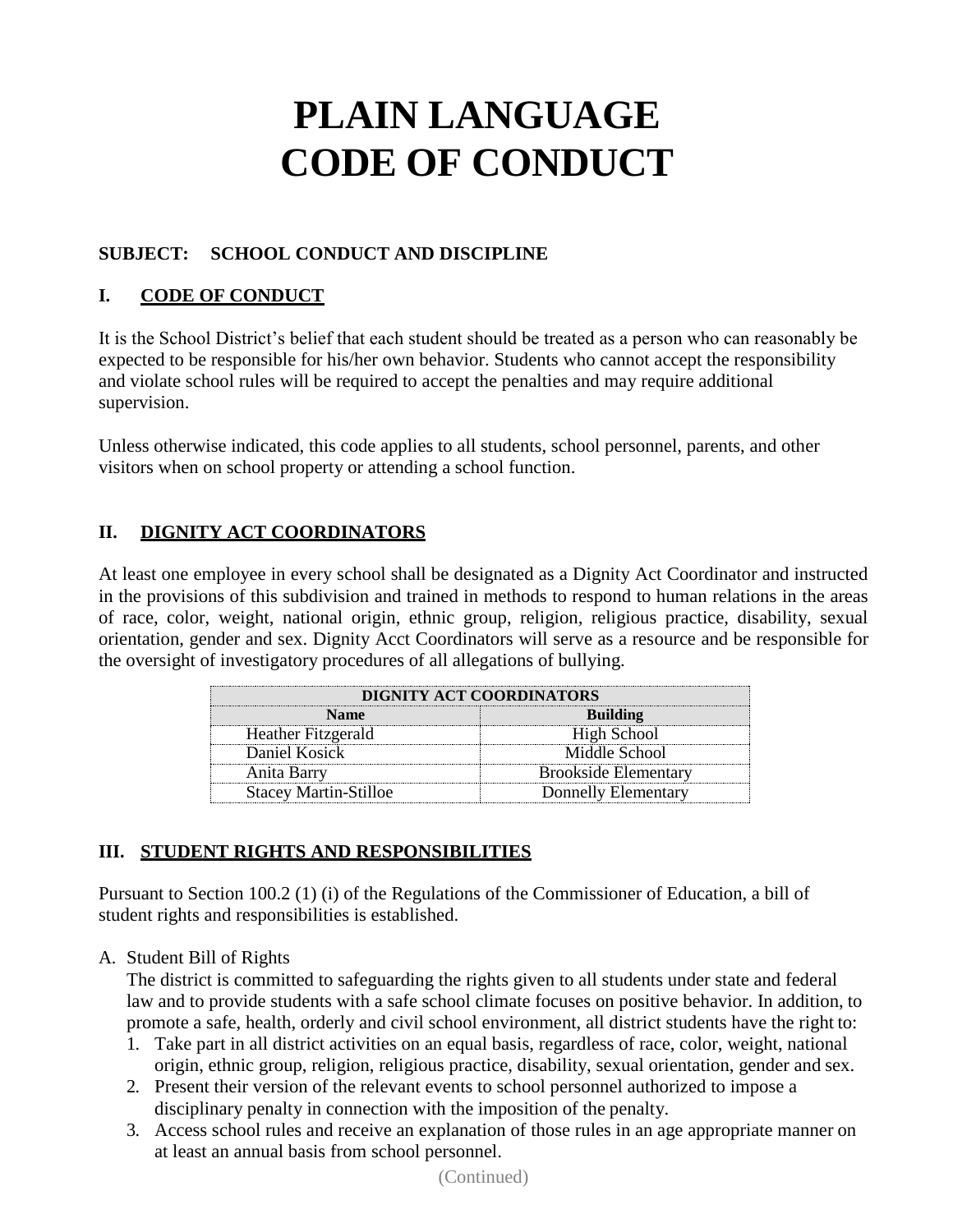### **SUBJECT: SCHOOL CONDUCT AND DISCIPLINE (Cont'd.)**

- 4. Be suspended from instruction only after their rights pursuant to Education Law 4312 have been observed.
- 5. To take part in student activities unless properly suspended from participation pursuant.
- 6. To address the Board of Education on the same terms as any citizen.
- B. Student Responsibilities. All students have the responsibility to:
	- 1. Contribute to maintain a safe and orderly school environment that is conducive to learning and to show respect to other persons and to property.
	- 2. Be familiar with and abide by all district policies, rules and regulations dealing with student conduct.
	- 3. Attend school every day unless they are legally excused and be in class on time and prepared to learn.
	- 4. Work to the best of their ability in all academic and extra-curricular pursuits and strive toward their highest level of achievement possible.
	- 5. React to direction given by teachers, administrators, and other school personnel in a respectful positive manner.
	- 6. Control their anger.
	- 7. Ask questions when they do not understand.
	- 8. Seek help in solving problems that might lead to disciplinary consequences.
	- 9. Dress appropriately for school and school functions.
	- 10. Accept responsibility for their actions.
	- 11. Report infractions of the Code of Conduct, including, but not limited to, instances of discrimination or harassment.
	- 12. Conduct themselves as representatives of the district when participating in or attending schoolsponsored extra-curricular events and to hold themselves to the highest standards of conduct, demeanor, and sportsmanship.
	- 13. To make constructive contributions to his/her school and to report honestly the circumstances of school-related issues.

#### **IV. ESSENTIAL PARTNERS**

- A. Parents
	- 1. Recognize that the education of their child(ren) is a joint responsibility of the parents and the school community.
	- 2. Send their children to school ready to participate and learn.
	- 3. Ensure their children attend school regularly and on time.
	- 4. Ensure absences are excused.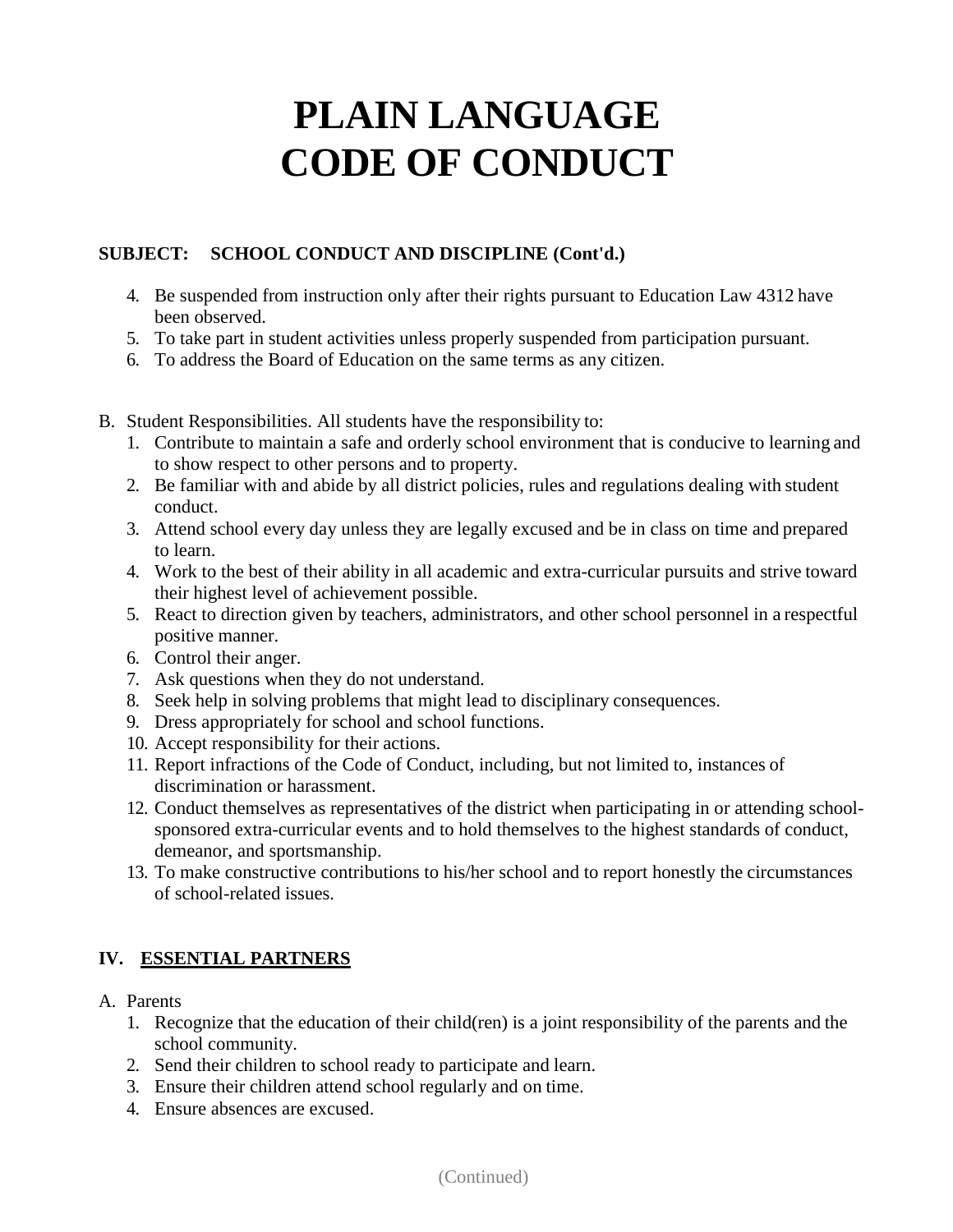### **SUBJECT: SCHOOL CONDUCT AND DISCIPLINE (Cont'd.)**

- 5. Insist their children be dressed and groomed in a manner consistent with the student dress code.
- 6. Help their children understand that in a democratic society appropriate rules are required to maintain a safe, orderly environment.
- 7. Know school rules and help their children understand them.
- 8. Convey to their children a supportive attitude toward education and the district.
- 9. Build good relationships with teachers, other parents and their children's friends.
- 10. Help their children deal effectively with peer pressures.
- 11. Report infractions of the Code of Conduct, including, but not limited to, instances of discrimination or harassment.
- 12. Inform school officials of changes in the home situation that may affect student conduct or performance.
- 13. Provide a place for study and ensure homework assignments are completed.

#### **V. STUDENT DRESS CODE**

All students are expected to give proper attention to personal cleanliness and to dress appropriately for school and school functions. Students and their parents have the primary responsibility to acceptable student dress and appearance. Teachers and all other district personnel should exemplify and reinforce acceptable student dress and help students develop an understanding of appropriate appearance in the school setting.

A student's dress, grooming and appearance, including hair style/color, jewelry, make-up and nails shall:

- 1. Be safe, appropriate and not disrupt or interfere with the educational process.
- 2. Recognize that extremely brief garments, such as but not limited to, tank tops, tube tops, net tops, halter tops, spaghetti straps, plunging necklines (front and/or back) and see through garments are not appropriate.
- 3. Ensure that underwear is completely covered with outer clothing.
- 4. Include footwear at all times. Footwear that is a safety hazard will not be allowed.
- 5. Not include the wearing of hats/headcovers in the classroom except for a medical or religious purpose.
- 6. Not include items that are vulgar, obscene, libelous or denigrate others on account of race, color, weight, national origin, ethnic group, religion, religious practice, disability, sexual orientation, gender and sex.
- 7. Not promote and/or endorse the use of alcohol, tobacco or illegal drugs and/or encourage other illegal or violent activities.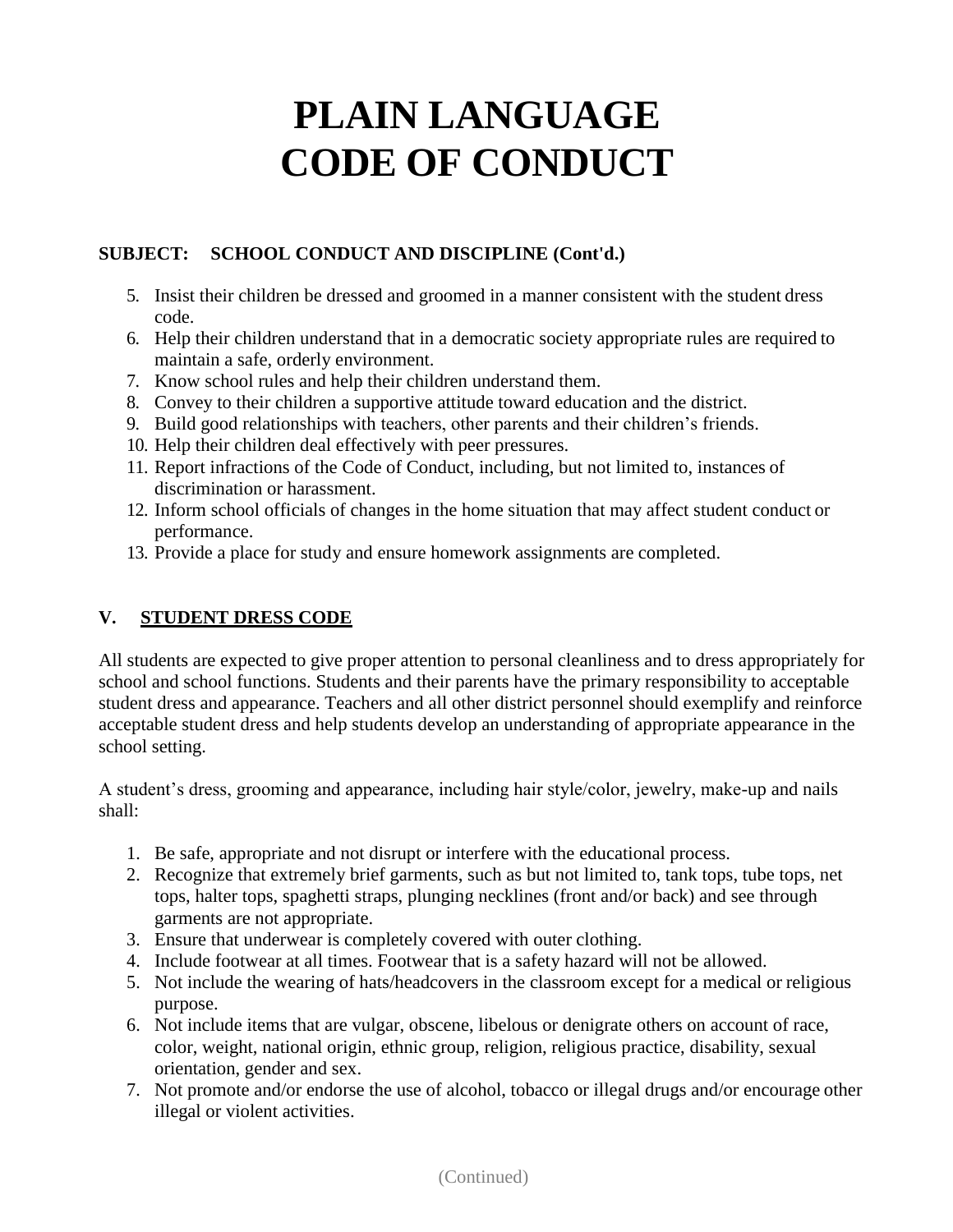### **SUBJECT: SCHOOL CONDUCT AND DISCIPLINE (Cont'd.)**

Students who violate the student dress code shall be required to modify their appearance by covering or removing the offending item and, if necessary or practical, replacing it with an acceptable item. Any student who refuses to do so shall be subject to discipline, up to and including in-school suspension for the day. Any student who repeatedly fails to comply with the dress code shall be subject to further discipline, up to and including out of school suspension.

### **VI. PROHIBITED STUDENT CONDUCT**

The rules of conduct listed below focus on safety respect for the rights and property of others. Students who will not accept responsibility for their own behavior and who violate these school rules will be required to accept the penalties for their conduct.

- A. Engage in conduct that is disorderly. Examples of disorderly conduct could include but not limited to:
	- 1. running in hallways
	- 2. making unreasonable noise
	- 3. using language or gestures that are profane
	- 4. lewd, vulgar or abusive language
	- 5. obstructing vehicular or pedestrian traffic
	- 6. trespassing on school ground
	- 7. computer electronic communications misuse including any authorized use of computer software or internet account
	- 8. accessing inappropriate web sites or any violation of the District Acceptable Use Policy
	- 9. harassment, bullying, or intimidating students or school personnel
- B. Engage in conduct that is insubordinate. Insubordination could include but not limited to:
	- 1. failing to comply with reasonable directions of a teacher, school administrator, or other school employee
	- 2. lateness for, or missing, or leaving school without permission
	- 3. skipping detention
- C. Engage in conduct that is disruptive. Examples of disruptive conduct include, but is not limited to:
	- 1. failing to comply with reasonable directions of a teacher, school administrator, or other school employee in charge of students
- D. Engage in conduct that is violent. Examples of violent conduct include but not limited to:
	- 1. committing an act of violence such as hitting, kicking, punching, scratching upon a teacher, administrator, or other school employee, or threatening or attempting to do so
	- 2. possessing a weapon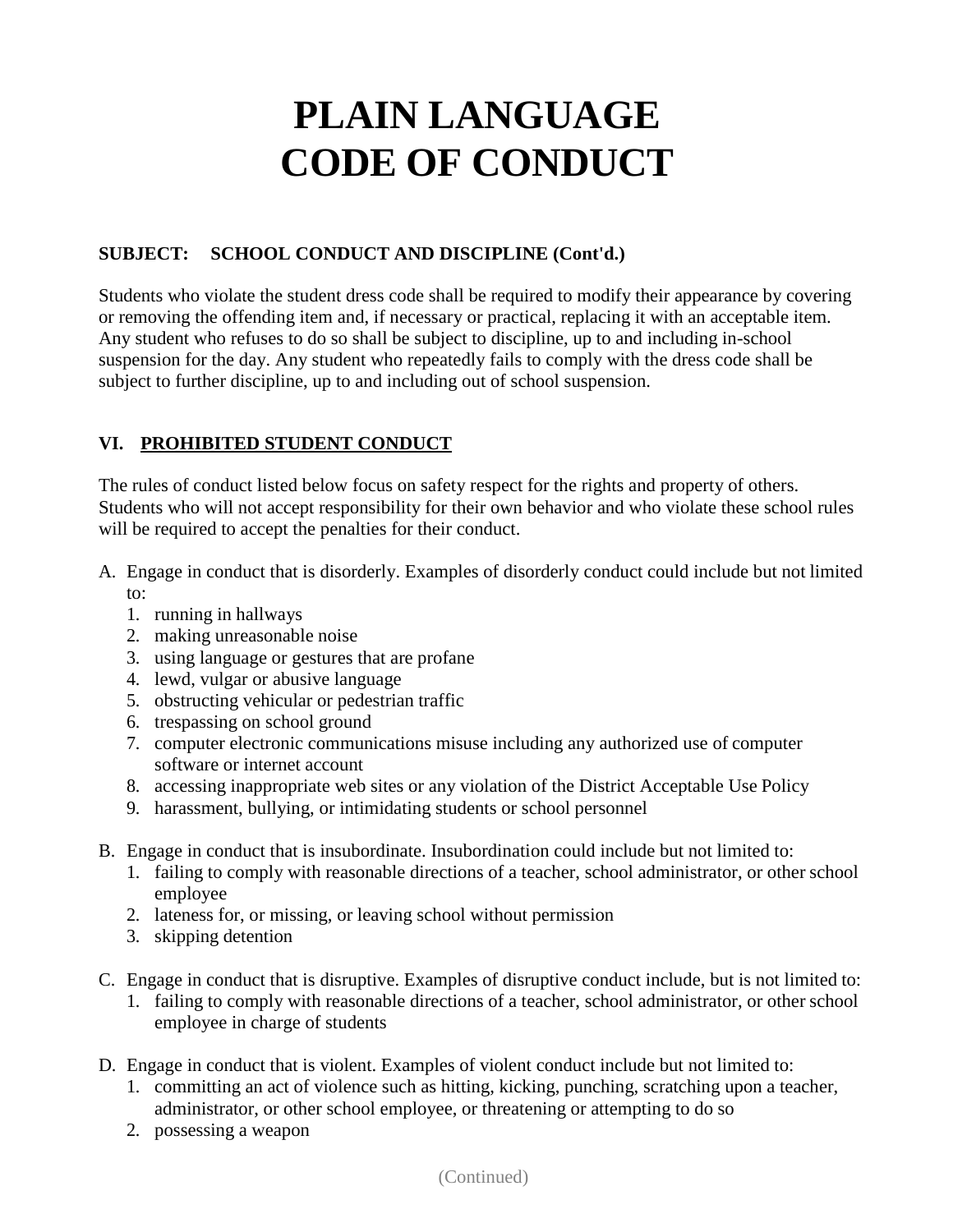### **SUBJECT: SCHOOL CONDUCT AND DISCIPLINE (Cont'd.)**

- 3. displaying what appears to be a weapon
- 4. threatening to use any weapon
- 5. intentionally damaging or destroying the personal property of a student, teacher, administrator, or employee
- E. Engage in conduct that endangers the safety, morals, health or welfare of others. Some examples of such conduct would include, but not be limited to:
	- 1. harassment or illegal discrimination, which includes the use of race, color, weight, creed, national origin, ethnic group, religion, religious practice, sex, gender, sexual orientation or disability as a basis for treating another in a negative manner.
	- 2. bullying
	- 3. cyber-bullying
	- 4. sexting
	- 5. lying to school personnel
	- 6. stealing the property of other students
	- 7. defamation which includes making false or unprivileged statements or representations about an individual
	- 8. discrimination which includes the use of race, color, creed, national origin, religion, gender, sexual orientation, or a disability as a basis for treating another in a negative manner
	- 9. harassment
	- 10. intimidation
	- 11. hazing
	- 12. selling, using or possessing obscene material
	- 13. using vulgar or abusive language, cursing or swearing
	- 14. smoking a cigarette, cigar, pipe, using chewing tobacco, smokeless tobacco or vaping
	- 15. the consumption, sharing, selling, use or possession of alcoholic beverages, tobacco products, e-cigarettes, illegal drugs, counterfeit and designer drugs or paraphernalia
	- 16. gambling
	- 17. indecent exposure to the sight or private parts of the body in a lewd or indecent manner
	- 18. initiating or report warning of fire or other catastrophe without valid cause
	- 19. misuse of 911
	- 20. discharging a fire extinguisher
- F. Vandalism, willfully defacing, damaging or destroying school property or vehicles used by entities under contract with the district to provide services for the district. Willfully defacing, vandalizing, damaging or destroying the property of others on school premises, at school functions or on school buses under contract to the district.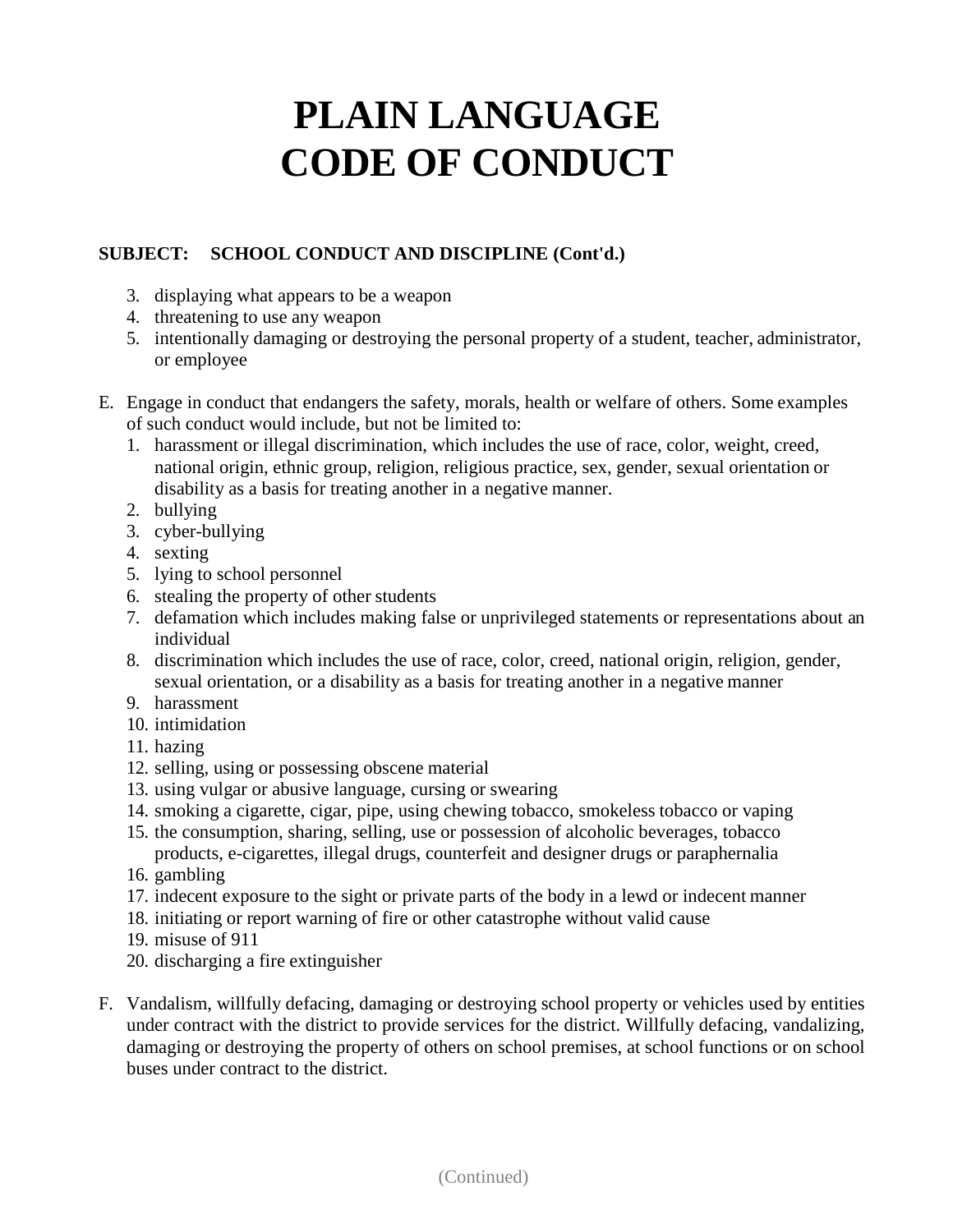### **SUBJECT: SCHOOL CONDUCT AND DISCIPLINE (Cont'd.)**

- G. Misuse of school information technology or other school property.
- H. Engage in misconduct while on a school bus. It is crucial for students to behave appropriately when riding on district buses to ensure their safety and that of other passengers to avoid distracting the bus driver. Students are required to conduct themselves on the bus in a manner consistent with standards for classroom behavior. Excessive noise, pushing, shoving, and fighting will not be tolerated.
- I. Engage in a form of academic misconduct. Examples may include, but not be limited to:
	- 1. plagiarism
	- 2. cheating
	- 3. copying
	- 4. altering records
	- 5. or assisting any student in any of the above actions
- J. Off campus & non-school day misconduct. Students may be disciplined for violations of school district policies and the Code of Conduct when there is a connection to or impact, effect on school students, personnel, activities, functions or property. Examples of misconduct include, but are not limited to: cyber-bullying, sexting, threatening or harassing students or school personnel through the use of electronic devices.

#### Permissible Penalties:

The range of penalties and/or consequences which may be imposed for violations of the student disciplinary code include the following:

- 1. verbal warning
- 2. written warning
- 3. written notification to parents
- 4. in-house counseling
- 5. probation
- 6. reprimand
- 7. detention
- 8. suspension from transportation
- 9. suspension from athletic participation
- 10. suspension from social or extra-curricular activities
- 11. exclusion of other privileges
- 12. exclusion from a particular class
- 13. in-house suspension
- 14. short-term 5 days or less suspension from school (principals, superintendent, or Board of Education)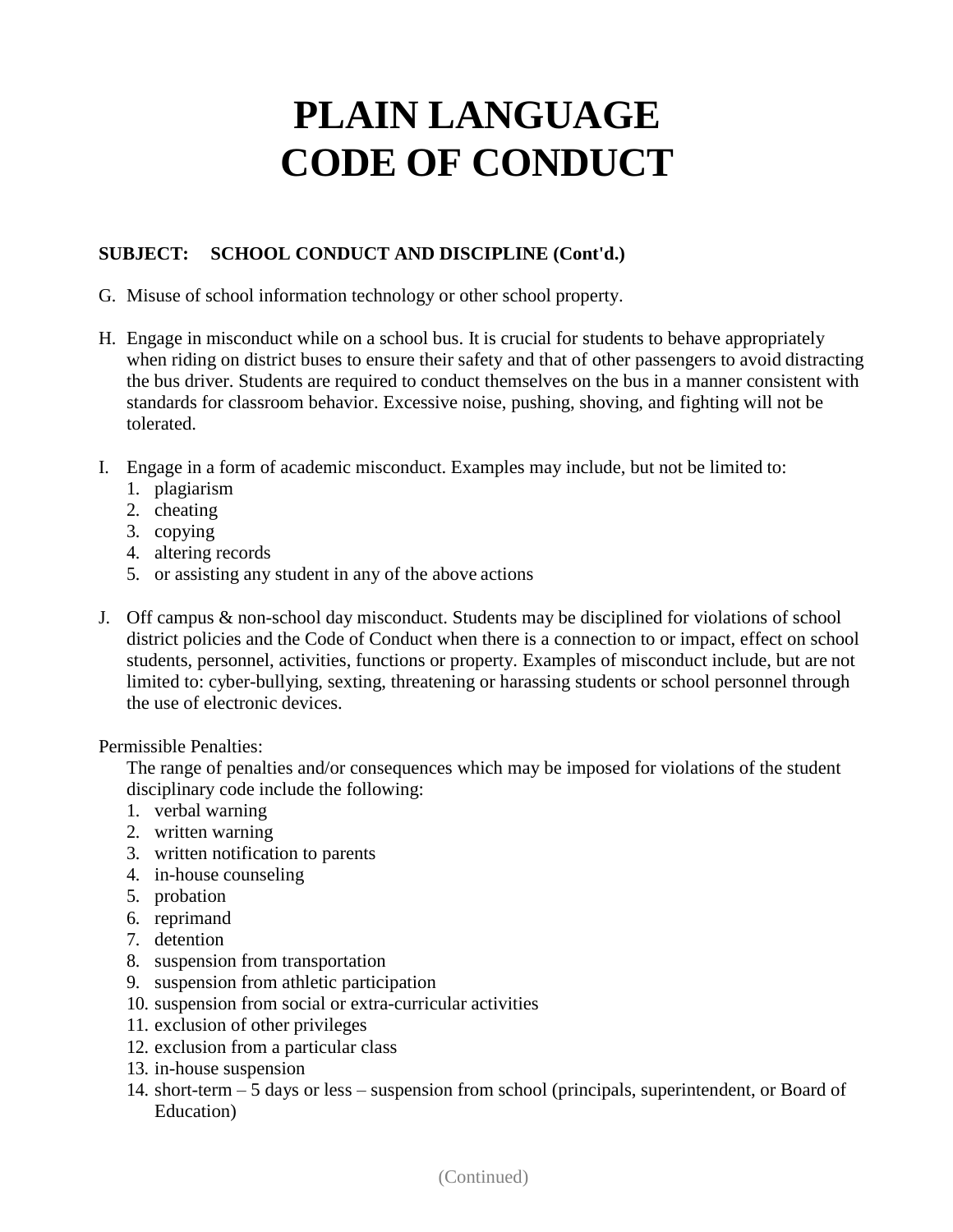### **SUBJECT: SCHOOL CONDUCT AND DISCIPLINE (Cont'd.)**

- 15. long-term more than 5 days suspension from school (principals, superintendent, or Board of Education)
- 16. permanent suspension from school (superintendent or Board of Education)
- 17. restitution for property damage

### **VII. REPORTING VIOLATIONS**

Any teacher, administrator, board member, parent or other person may report a violation of the student disciplinary code to the building principal or his/her designee.

All students are expected to promptly report instances of bullying (verbal, physical, cyber-bullying), harassment discrimination or hazing on school property or at a school function immediately to proper school personnel. School employees who witness or receive a report (oral or written) of harassment, bullying and/or discrimination must orally notify the building principal, or their designee no laterthan one (1) school day after witnessing or receiving a report of such incident. The employee must then file a written report within two (2) school days after making the oral report.

#### A. Remedial Consequences

Remedial responses which may be utilized for, but not limited to, instances of discrimination and harassment of students by students and/or employees may include:

- 1. Peer support groups; corrective instruction or other relevant learning or service experience;
- 2. Supportive intervention;
- 3. Behavioral assessment or evaluation;
- 4. Behavioral management plans, with benchmarks that are closely monitored;
- 5. Student counseling and parent conferences.
- B. Minimum Periods of Suspension for Possession of Weapons, Commission of Violent Acts and Students who are Repeatedly Substantially Disruptive

Students who bring a weapon to school.

In accordance with the Gun Free Schools Act of 1994, any student who, after a hearing held pursuant to Education Law Section 3214, is found guilty of bringing a firearm onto the premises of any school owned or controlled by the school district will be subject to a penalty of at least a one year suspension from school. Under the Act, a firearm is defined as any weapon (including a starter gun) which will or is designed to or may readily be converted to expel a projectile by the action of an explosive; the frame or receiver of such weapon; and a firearm muffler or silencer; or any destructive device. The term does not include antique firearms as also defined under 18 USC Section 921.

School premises is considered to be any school building or school bus or the school grounds.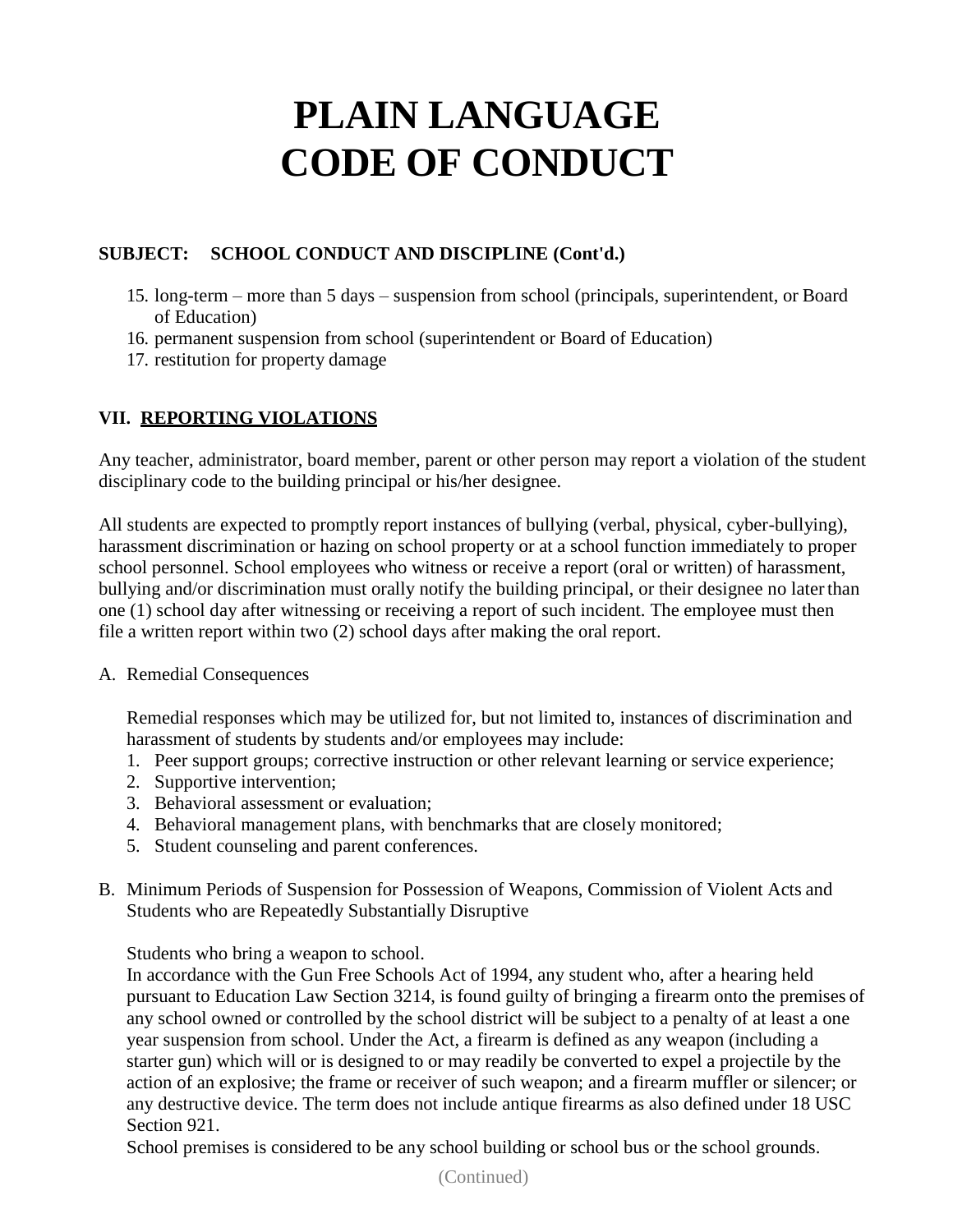### **SUBJECT: SCHOOL CONDUCT AND DISCIPLINE (Cont'd.)**

### **VIII. SEARCHES AND INTERROGATIONS**

In recognition of presence of contraband which may be brought into school, the Board of Education authorizes the Superintendent of Schools or his/her designee to conduct searches of pupils and their possessions for illegal matter or matter which otherwise constitutes a threat to the health, safety, welfare or morals of pupils attending our schools.

Students have no reasonable expectation or privacy with respect to student lockers, storage spaces, or desks, and school officials retain complete control over them. This means that student lockers, storage spaces and desks may be subject to search at any time by school officials, without prior notice to students and without their consent.

#### **IX. VISITORS TO THE SCHOOL**

Since schools are a place of work and learning, certain limits must be set for visits. For these reasons, the following rules apply to visitors to the schools:

- 1. Anyone who is not a regular staff member or student of the school will be considered a visitor.
- 2. All visitors to the school must report to the office of the principal upon arrival at the school. There they will be required to sign the visitor's register and will be issued a visitor's identification badge which must be worn at all times while in the school or on school grounds. The visitor must return the identification badge to the principal's office before leaving the building.
- 3. Visitors attending school functions that are open to the public, such as parent-teacher organization meetings or public gatherings, are not required to register.
- 4. Parents or citizens who wish to visit a classroom while school is in session are required to arrange such visits in advance at the discretion of administration with the classroom teacher(s) so that class disruption is kept to a minimum.
- 5. Teachers are expected not to take class time to discuss individual matters with visitors.
- 6. Any unauthorized person on school property will be reported to the principal or his or her designee. Unauthorized persons will be asked to leave. The police may be called if the situation warrants.
- 7. All visitors are expected to abide by the rules for public conduct on school property contained in this code of conduct.